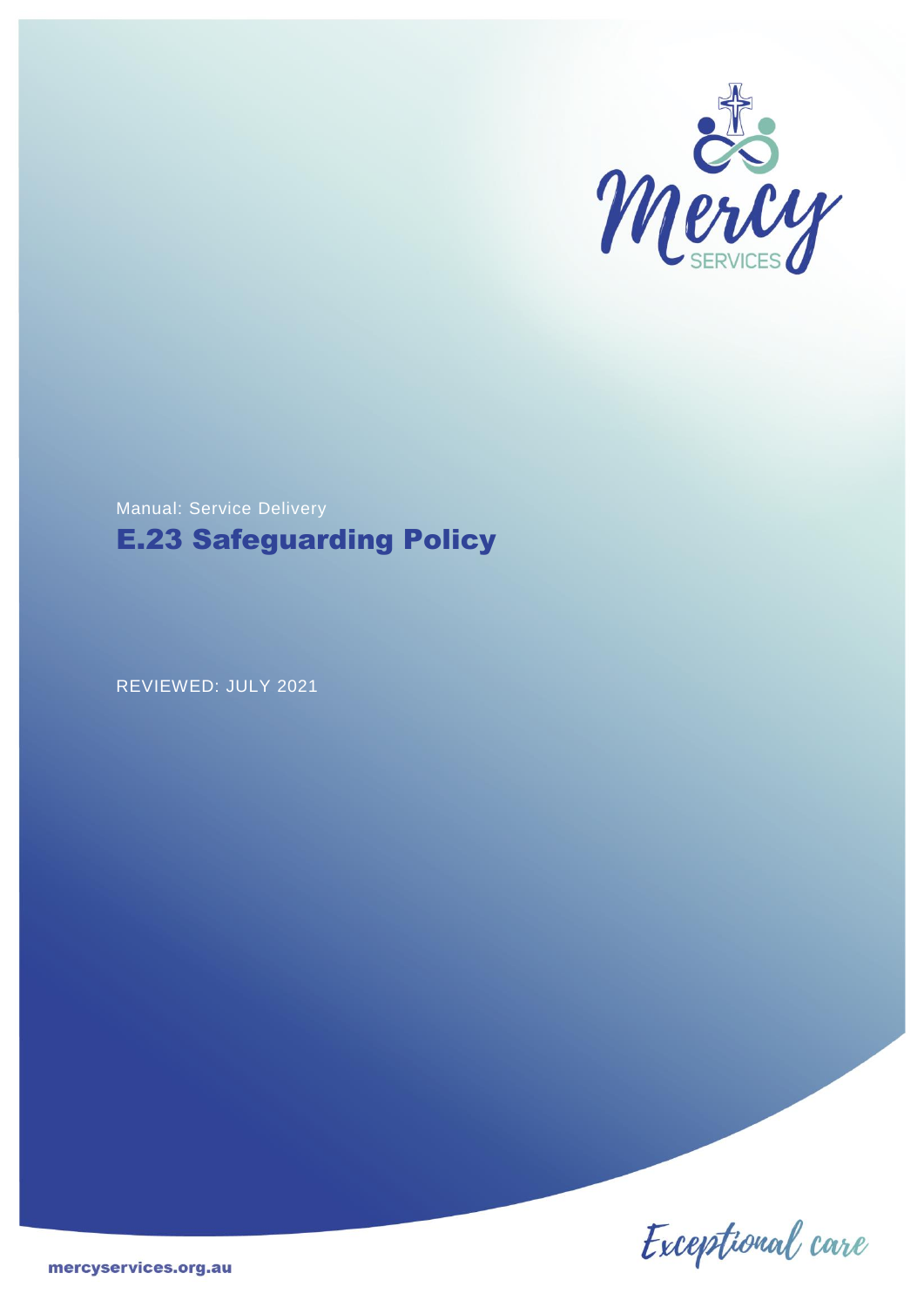### **E.23 Safeguarding Policy**

### **1. Purpose**

The purpose of this policy is to protect people, particularly children, Adults at-risk and any beneficiaries of assistance, from any harm that may be caused or witnessed by Mercy Services and its operations. This includes harm arising from:

- $\circ$  The conduct of staff, volunteers, visitors, or business partners associated with Mercy Services
- $\circ$  The design and implementation of Mercy Services programs and activities

This policy lays out the commitments made by Mercy Services and informs staff, Board members, volunteers, visitors and business partners of their responsibilities in relation to safeguarding.

### **2. What is safeguarding?**

Safeguarding means protecting peoples' health, wellbeing, and human rights, and enabling them to live free from harm, abuse and neglect.

In our sector, we understand it to mean protecting people, including children and Adults atrisk, from harm that arises from coming into contact with our staff, programs or services.

### **3. Scope**

This Policy and its procedures apply to all Mercy:

- o Staff, volunteers, contractors and consultants contracted by Mercy Services
- o Associated personnel whilst engaged with work or visits related to Mercy Services, including but not limited to the following: Board members and program visitors including journalists, celebrities and politicians
- o The Policy applies to both during and outside of normal working hours.

Further explanation of the Mercy Safeguarding Standards is included in the document Guidelines for Implementation of the Mercy Services Safeguarding Standards

### **4. Policy Statement**

Mercy Services believes that everyone we encounter, regardless of age, gender identity, disability, sexual orientation or ethnic origin has the right to be protected from all forms of harm, abuse, neglect and exploitation.

Mercy has a zero tolerance towards incidents of violence or abuse against children or adults, committed by either employees, volunteers, business partners, those we provide services to or those who interact with Mercy Services, and will not tolerate abuse and exploitation perpetrated within its organisation or services.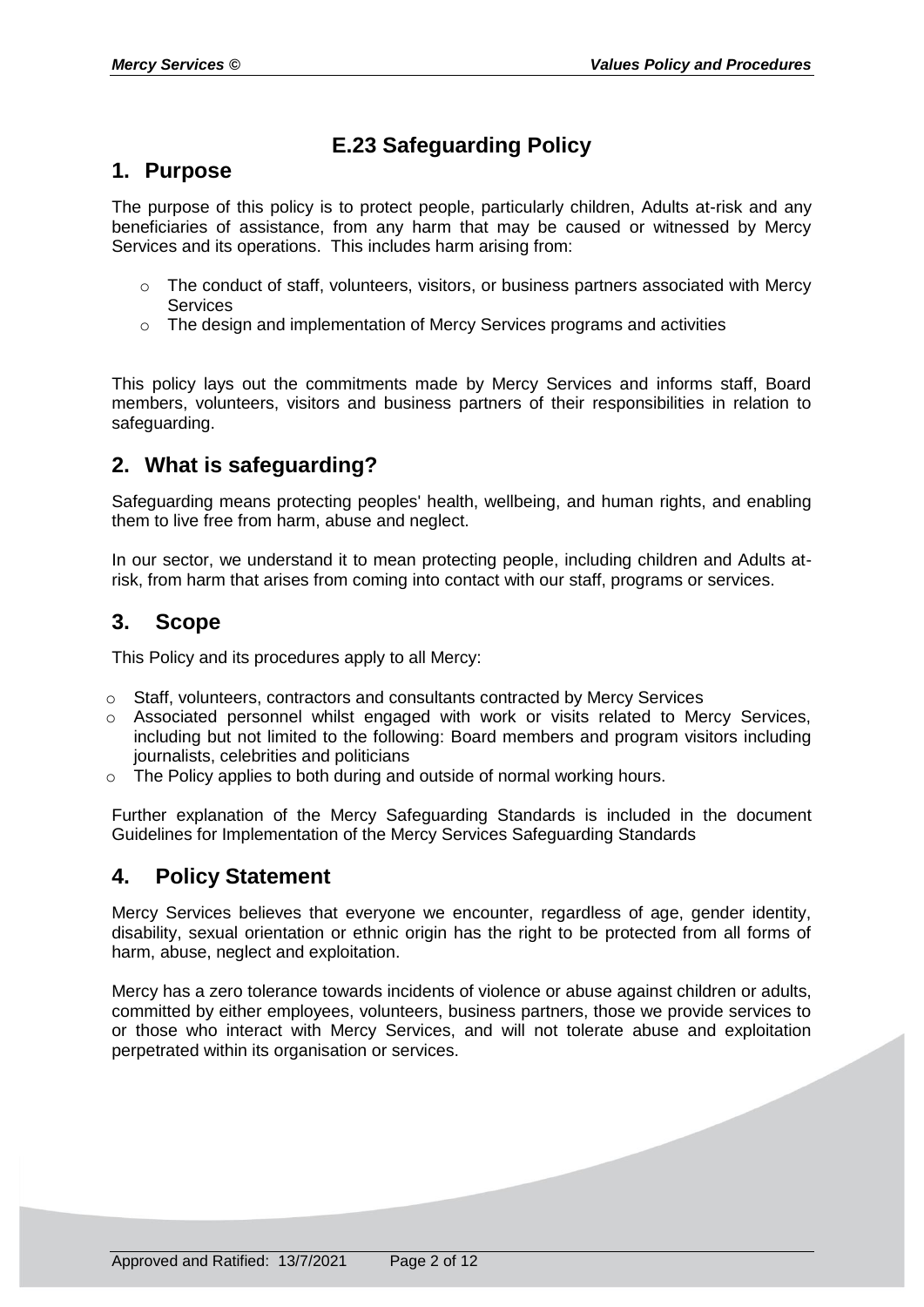Central to everything we do is our commitment to first do no harm to children or adults at-risk, to respect the right of all beneficiaries, and to uphold the best interests<sup>1</sup> of children or adults<sup>1</sup>as a primary consideration in all actions and decisions. We will not knowingly engage anyone who poses an unacceptable risk to children or adults. When we receive information about concerns or witness any matter relating to abuse of a child or adult, we respond appropriately and report any such concerns to the appropriate authority<sup>2</sup>. This includes contacting the police immediately where there may be immediate risk of harm to any person, especially a child or at-risk adult.

We are committed to continuous improvement of safeguarding efforts which emphasises prevention of abuse and other forms of violence or harm. We abhor any misuse of power, status, or trusted position for any sexual or other exploitative purposes. We endeavour to tackle this root cause of abuse in our prevention and training efforts.

Mercy Services commits to addressing child & adult safeguarding throughout our work; applying the three pillars of prevention, reporting and response, addressed the following areas of safeguarding:

- **1. Safeguarding responsibilities – Leadership, Governance & Culture**
- **2. Behavioural Protocols – Safeguarding Behavioural Protocols & Disciplinary Action**
- **3. Safeguarding Incidents & Response Protocols**
- **4. Managing Safeguarding Risks**
- **5. Governance Framework**
- **6. Recruitment & Screening**
- **7. Training & Induction**
- **8. Communications, Social Media & Technology**

#### **5. Mission Statement**

Our Mission is to provide holistic, proactive, and inclusive service, in the spirit of our foundress, Catherine McAuley, to all those we support and work with both in the community and in a residential setting. In all our work we strive to provide compassionate, respectful, high quality and environmentally sustainable practices.

#### **6. Confidentiality**

<u>.</u>

It is essential that confidentiality is maintained at all stages of the process when dealing with safeguarding concerns. Information relating to the concern and subsequent case management should be shared on a need to know basis only and should be kept secure at all times.

 $1$  Convention on the Rights of the Child, General Comment 14:

http//www2.ohchr.org/English/bodies/crc/docs/GC/CRC\_C-GC\_14 ENG.pdf

<sup>2</sup> Child Safe Organisations – Reportable Conduct Scheme - https://www.kidsguardian.nsw.gov.au/child-safeorganisations/reportable-conduct-scheme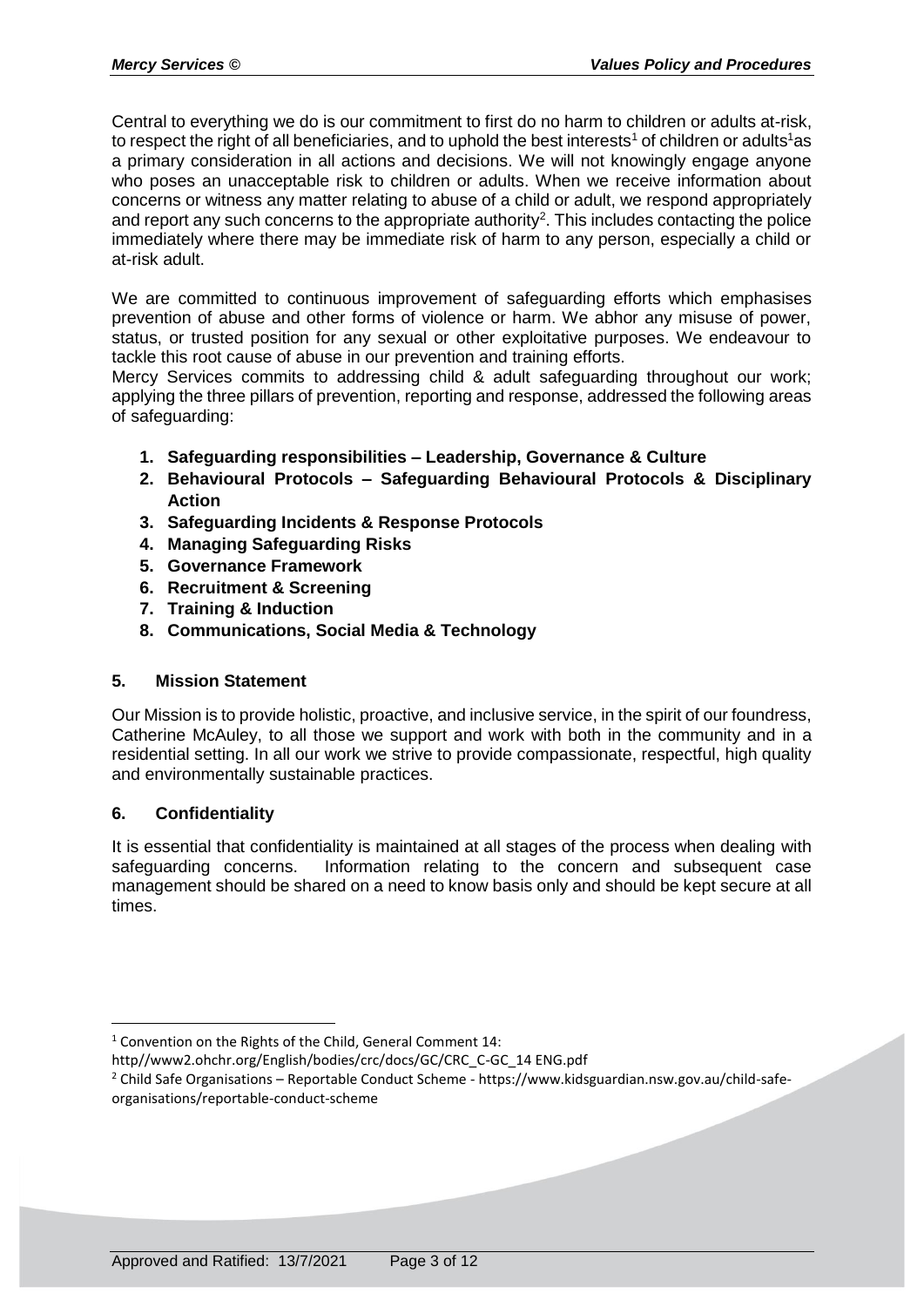# **POLICY:**

### **1. Safeguarding Responsibilities**

**1.1 Relevant People & Partners:** Mercy equips all employees, volunteers, and Board members to understand and perform their safeguarding responsibilities and obligations, together with abiding by the Code of Conduct. Mercy also applies appropriate standards to external parties, including visitors, contractors, partners, and others connected with partners or contractors, to address safeguarding risks relating to their engagement with Mercy's work. Hereafter, the full range of people for whom all or some of this Policy are relevant (either directly or through contractual arrangements) will be referred to as Mercy staff, volunteers & partners.

**1.2 Awareness:** All Mercy staff, volunteers & partners sign an acknowledgement that they know, understand, and will follow this Mercy Services Safeguarding Policy. Signed agreements are kept on file by People & Culture.

**1.3 Training:** All Mercy staff, volunteers & partners receive safeguarding training at the commencement of their employment or Mercy affiliation. Mercy employees and volunteers receive refresher or other safeguarding training annually thereafter.

**1.4 Safeguarding Staffing:** The Safeguarding Coordinator is the organisations contact point and works with senior management to ensure this policy is implemented via Prevention, Reporting & Responding.

#### **1.5 Board & CEO Responsibilities:**

**BOARD -** The Mercy Board will uphold its legal obligations with regards to safeguarding. As the owner the policy, it is the Board's responsibility to ensure Child & Adult at-risk safety and wellbeing is embedded in organisational leadership, governance and culture. As the owner of the policy, it's the Board's responsibility to ensure the policy is fit for purpose and reviewed at a minimum of every 3 years or if a significant event, changes in services or legislation occurs.

**CEO –** The CEO has overarching responsibility of the policy to ensure:

- o implementation aligning to best practice,
- o relevant legislation, regulations and mandatory reporting requirements are followed.
- o staff, volunteers, clients and their families have access to the policy
- o staff and volunteers are provided with appropriate training and education
- o all reports of allegations/concerns of abuse to a child/Adult at-risk will be investigated
- $\circ$  at all times ensure an appropriate person is designated the Safeguarding Coordinator
- o specialist advice is sought from statutory child protection services where necessary
- o specialist advice is sought from appropriate adult at-risk services where necessary
- $\circ$  oversight of the safeguarding implementation plan which is tracked, reviewed and updated regularly

#### **1.6 Reporting:** All staff, volunteers & the Board must:

o Adhere to this Safeguarding Policy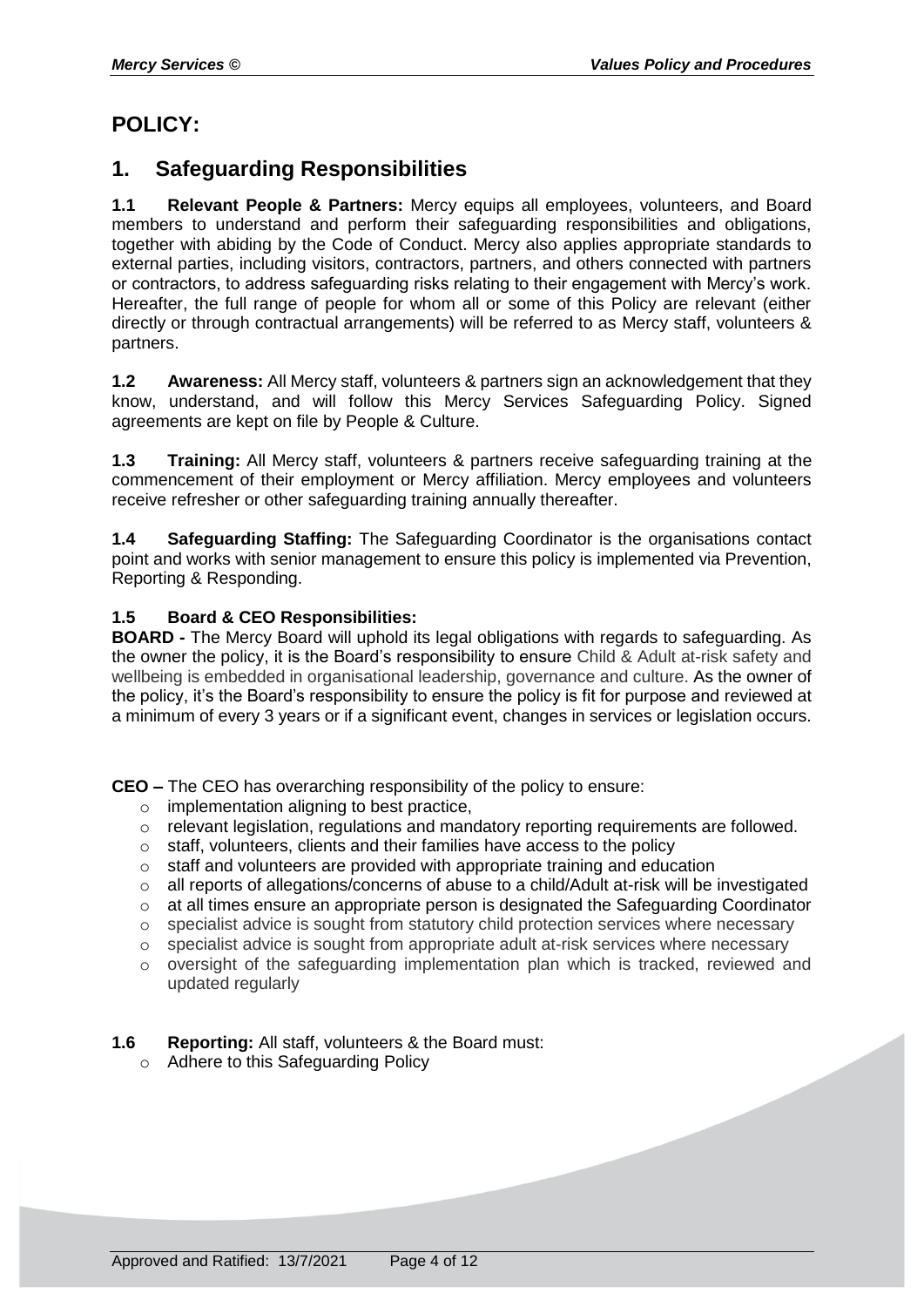$\circ$  Refer to and adhere to the Complaints or Incident Policy with respect to reporting any concerns or allegations made regarding abuse or breaches of this policy.

### **2. Behavioural Protocols**

All Mercy's clients/residents, including adults at-risk and children have the right to be safe from abuse of any kind. Mercy Services staff, volunteers & partners have a responsibility and duty of care to protect clients from harm and promote their wellbeing.

#### **2.1 Acceptable behaviour – Mercy staff, volunteers & partners will:**

**a)** create and maintain an environment which prevents abuse of children and Adult at-risk and promotes the implementation of these Behaviour Protocols.

**b**) are careful about perception and appearance in their language, actions and relationships with children and Adult at-risks. Their behaviour—including in person and on digital platforms, both online and offline—demonstrates a respect for children and adults and their rights.

**c)** ensure that all physical and online contact with children and Adults at-risk is appropriate.

**d)** use positive, non-violent methods to manage children's or adult at-risk behaviour.

**e)** accept responsibility for personal behaviour and actions as a representative of Mercy Services.

**f)** are always accountable for their response to a child's or adult at-risk behaviour; adults avoid being placed in a compromising or vulnerable position with children.

**g)** comply with safeguarding related investigations (internal and external) and make available any documentary or other information necessary for the completion of the investigation

**h)** comply with applicable **data privacy laws** and with relevant Mercy Privacy Policy, including **Mercy Social Media Policy**, and other relevant policies, when handling any personal data about individual children or adult beneficiaries; noting in general that collecting or using such data must be limited to the minimum necessary, and that such data must be maintained and transferred in a secure, confidential manner;

**i)** immediately report through established reporting mechanisms any known or suspected safeguarding incident or breach of this Policy by a Mercy employee or affiliate.

**j)** when transporting an Adult at-risk, they will be taken **directly** to and from arranged venues **k)** where reasonably practical conduct personal counselling within sight of a witness.

**l)** ensure privacy is respected for clients and residents during activities that require dressing and undressing or changing clients or residents clothing.

#### **2 Unacceptable behaviour** – Mercy staff, volunteers & partners **do not:**

**a)** behave in an inappropriate physical manner or develop a sexual relationship with a child (under 18 years old).

**b)** develop or seek a sexual relationship with any Mercy beneficiary of any age; such relationships are not acceptable and will not be tolerated since they are based on inherently unequal power dynamics. Such relationships undermine the credibility and integrity of Mercy's work.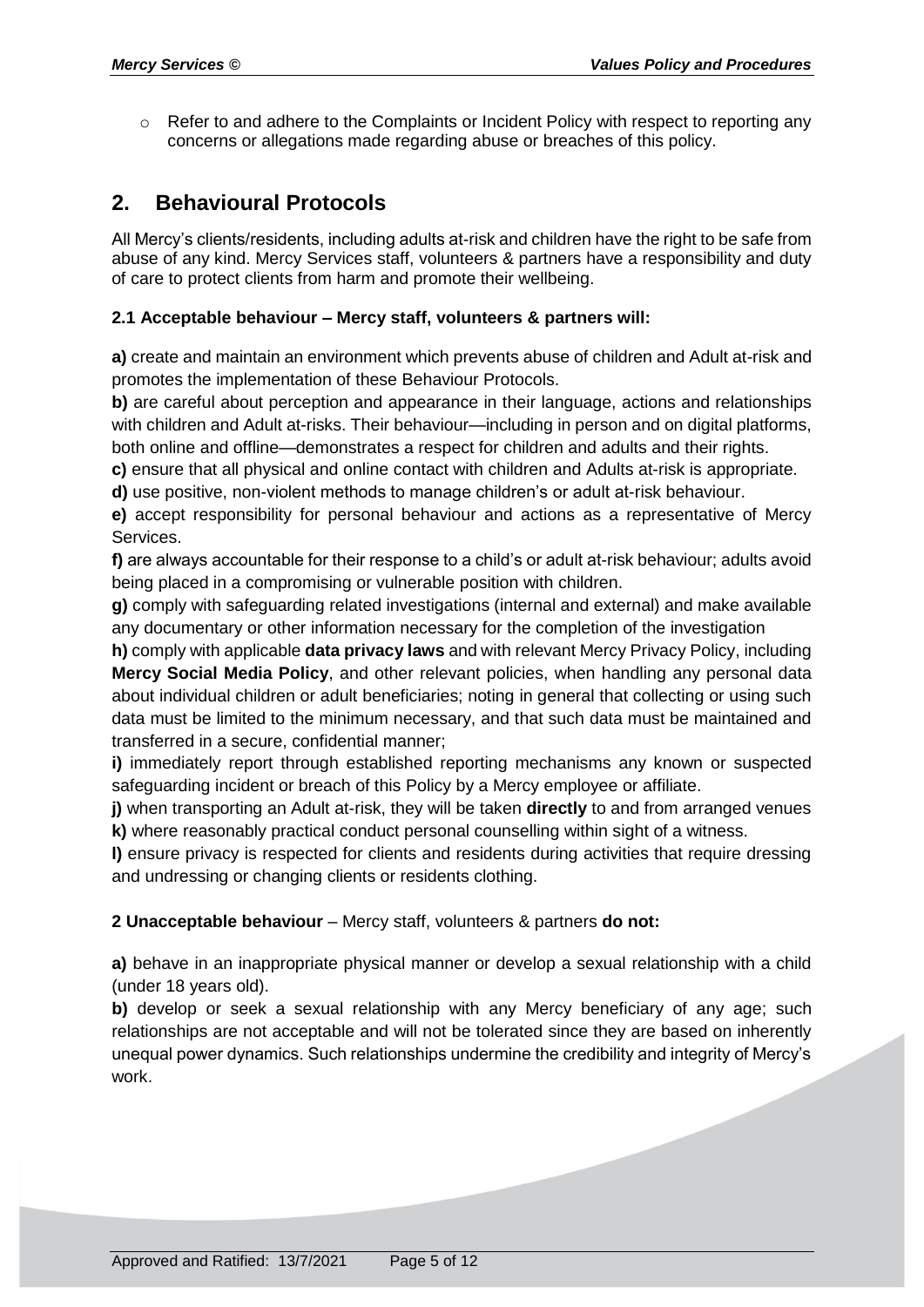**c)** sexually, physically, emotionally, psychologically or verbally abuse, harass, or groom any beneficiaries (adult or child); such behaviour constitutes an act of gross misconduct.

**d)** exchange money, employment, goods, or services for sex (including sexual favours, other forms of humiliating, degrading, or exploitative behaviour, or other exploitative demands with any beneficiaries (adult or child).

**e)** fondle, hold, kiss, hug or touch children or adult at-risk beneficiaries in an inappropriate or culturally insensitive way.

**f)** use language, make suggestions, or offer advice to a child or adult at-risk which is inappropriate or abusive, including language that causes shame or humiliation, or is belittling or degrading.

**g)** never be alone with a client's child or agree to watch a client's child when providing a service.

**h)** never be alone in a room with an adult at-risk while they are dressing or undressing (unless there is a need for assistance as noted in their Support/Care plan).

**i)** hit or use other corporal punishment against a child or adult at-risk while the child or adult at-risk is in Mercy care or the Mercy employee or volunteer is conducting Mercy work.

**j)** When transporting an adult at-risk will not make any spontaneous detours unless it is in the best interests of the adult at-risk.

**k)** will not visit an adult at-risk in their home without prior knowledge and consent of Mercy management.

**2.3 Disciplinary Action:** Failure to follow Mercy Safeguarding Behaviour Protocols, failure to follow any other part of the Mercy Safeguarding Policy, other inappropriate behaviour toward children or adult at-risk, or failing to report a known or suspected safeguarding incident committed by Mercy staff, volunteer & partner, is grounds for immediate discipline, up to and including termination of the employment or other association with Mercy.

### **3. Safeguarding Incidents, Concerns & Response Protocols**

#### **3.1 Reporting an allegation or concern regarding abuse:**

In accordance with the Complaints Policy, Incident Reporting Framework and Whistle-blower Policy staff, volunteers and partners must report any complaint, allegation or concern regarding abuse raised with them to a Senior Manager. Mercy has a responsibility under mandatory reporting obligations to immediately report concerns or allegations against staff, volunteers, or partners to statutory bodies.

The matter is to be brought to the attention of the CEO who has a duty to inform the Board and ensure the appropriate, confidential initial response and investigation is undertaken in a timely manner.

Upon receipt of an allegation or suspected case of abuse, Mercy will ensure the protection of all child & adult at-risk. This may include referral to victim support services, psychosocial supports and, if required, reporting the matter to the police.

**3.2 Disclosure:** Whilst Mercy maintains appropriate confidentiality for individuals in Safeguarding Incidents, Mercy may disclose information about incidents, when lawfully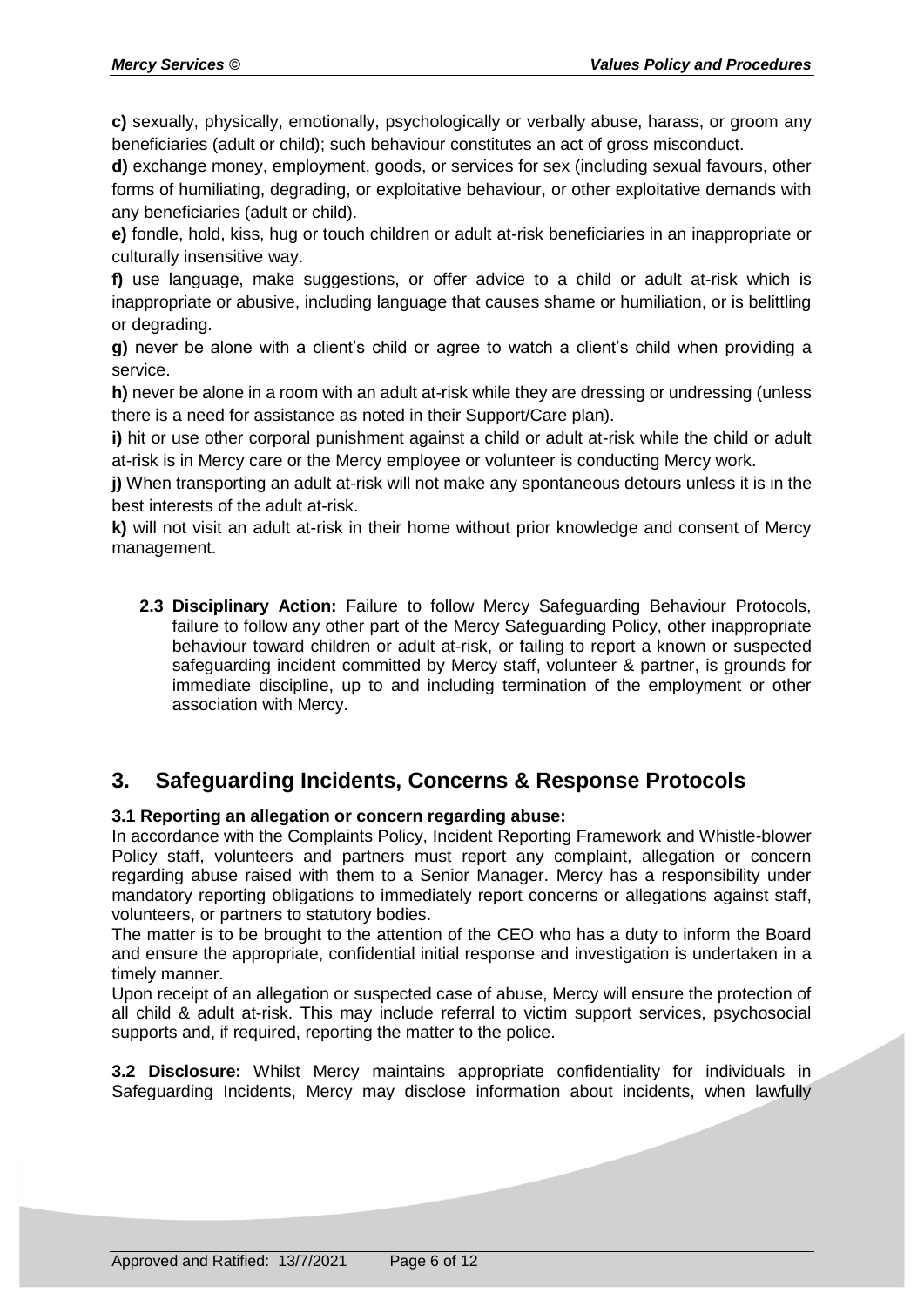permitted, in order to support prosecution of suspected criminal activity, meet regulatory requirements, support learning and accountability, advocate to prevent future incidents, or as required by law.

Information in ongoing investigations of Safeguarding Incidents, and information about past incidents, is shared only with those on a 'need-to-know' basis, as deemed necessary by the CEO/Board.

**3.3 Reporting Process:** The following steps outline the process staff, volunteers & partners can follow if they receive an allegation of abuse or have a safeguarding concern regarding conduct of a staff, volunteer or affiliate:

- 1. If a person is in imminent danger contact the Police (000) and seek medical attention (if needed);
- 2. Upon disclosure or when receiving information alleging abuse or harm, ensure the safety of the alleged survivor and contact your immediate manager, including completing an [incident report form.](https://mercyservices.org.au/storage/app/media/MS%20Incident%20Form%20-%202020.docx)
- 3. If the concern is about a line manager or director, this is to be reported to the CEO or Chair of the Board;

| CEO - Tony Bidstrup                | Chair of the Board - Peter Williams |
|------------------------------------|-------------------------------------|
| Tony.Bidstrup@mercyservices.org.au | Peter. Williams@health.nsw.gov.au   |

- 4. Ensure no further harm of the adult or child by having a support person or appropriate person (with permission) to care for them.
- 5. If confidentiality is required/preferred, or if the above options are not available for whatever reason, contact the independent whistle-blower service Grapevine Hotline Telephone: 1300 933 977 (24 hours) Email: [Mercyservices@grapevineonline.com.au](mailto:Mercyservices@grapevineonline.com.au)

#### **3.4 Investigating an Allegation or Concern:**

- 3.4.1 The CEO will ensure:
	- $\circ$  the alleged survivor is safe
	- o initial mandatory reporting obligations are completed
	- o an investigation into the allegations or concerns raised is initiated
	- $\circ$  with senior management, complete an initial risk assessment and determine if the Subject of Complaint will be placed on suspension for the duration of investigation.
	- o a confidential, procedurally fair investigation is conducted.
	- o in line with the Complaints Policy, risk assessments are updated throughout the investigation process and experienced, external investigators engaged if required.
	- o If the Subject of Complaint works with children or Adults at-risk for another organisation, (either as an employee or volunteer), and is put on suspension, Mercy will notify the organisation of the investigation.

3.4.2 The survivor will be supported by Mercy and referred to a range of [support services,](https://www.facs.nsw.gov.au/domestic-violence/services-and-support/contacts/a-z) including any family members also impacted. Staff involved in the investigation and reporting of the allegation can be referred to Mercy's' **[Employee Assistance Program](http://www.accessnewcastle.com.au/)** (EAP) or call 1800 613 155.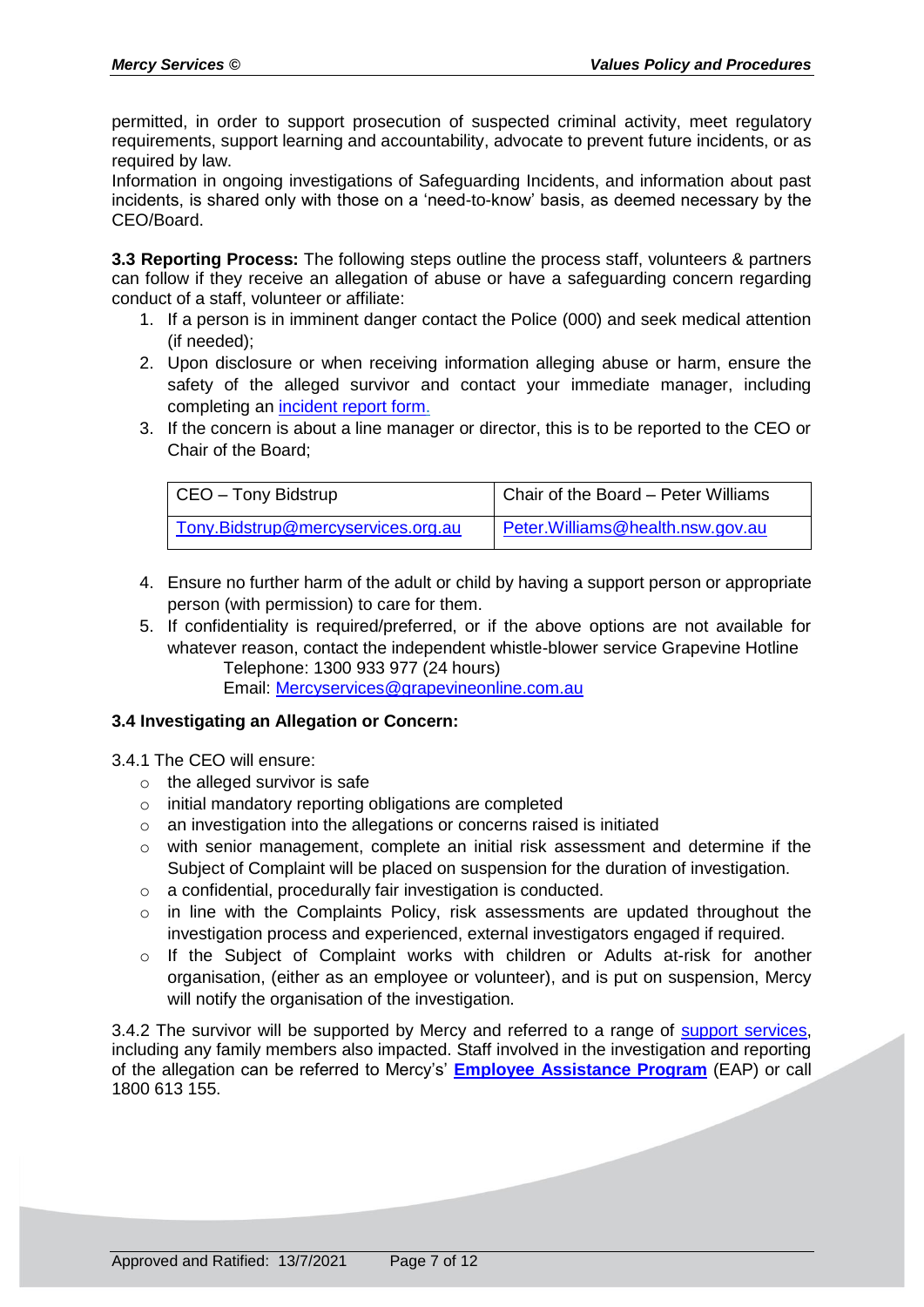3.4.3 Any information obtained during an investigation will be provided to the Police as required.

3.4.4 Where an allegation or concern is substantiated against a staff member, volunteer or affiliate, or there has been a serious breach of policy or the Code of Conduct, disciplinary measures up to and including termination will be pursued.

### **4. Managing Safeguarding Risks**

Managing safeguarding risks form part of Mercy's Risk Management Framework, which comprises of this policy and its requirements around assessing organisational risk.

#### **4.1 Safeguarding Risk Management Plan**

Mercy will actively manage and assess safeguarding related risks across the organisation to identify processes and behaviours that are inappropriate, and develop and implement strategies to minimise risk or harm via:

- o Risk Assessments
- o Governance Framework
- o Recruitment & Screening
- o Training & Education
- o Safe Environment
- o Support & Advisor bodies

### **5. Governance Framework**

Mercy Board and CEO commit to open communication and discussion regarding safeguarding issues with Mercy advisory committees established to identify and address safeguarding risks and build a foundation and culture of safety.

These committees provide staff and volunteers with opportunities to raise and discuss safeguarding issues and practice openly and in confidence. Significant issues can be raised with the Risk & Continuous Improvement Committee or anonymously via [Grapevine](https://mercyservices.grapevineonline.com.au/) (external Whistle-blower service) or via 1300 933 977, 24hrs 7 days a week.

### **6. Recruitment & Screening**

**6.0 Recruitment:** There are thorough recruitment & screening procedures that must be consistently and comprehensively followed.

**6.1 Screening:** Mercy takes diligent measures to screen out all people who might seek to use Mercy to harm children or Adults at-risk, or whose past actions indicate an unacceptable risk of such harm. These measures include addressing safeguarding in job advertisements, applications, interviews, and references. Safeguarding screening measures are applied to all candidates for employment (including Board members and volunteers).

**6.2 Identity & Background Checks:** Candidates for employment, Board/Advisory Council members, and volunteers—as well as relevant personnel of contractors and partners—have an identification check and an appropriate criminal record/police background check, NDIS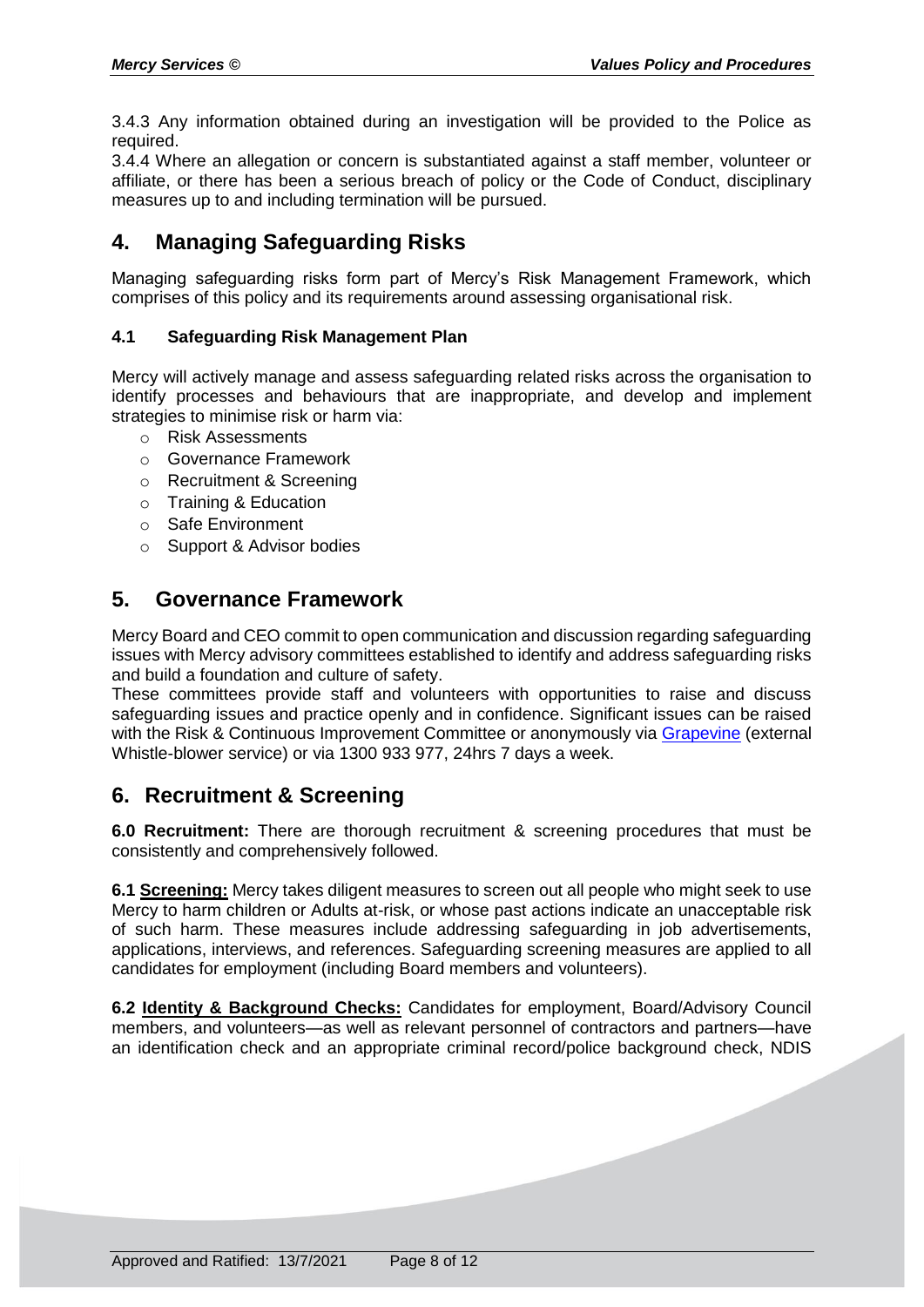Worker check and Working with Children Check <sup>3</sup>to the extent permitted by law, prior to employment or engagement with Mercy Services, and periodically thereafter as required by law or appropriate for the context. People with a prior conviction for any crime against children are not hired or engaged by Mercy. People with a prior conviction for sexual exploitation or abuse against an adult are not hired or engaged by Mercy to work directly with children or vulnerable adults and are subject to a risk assessment prior to engagement. Recruitment, screening and background records of all employees, volunteers & partners will be maintained and renewed as required.

**The Safeguarding Policy:** The Safeguarding Policy must be supplied to all prospective employees or volunteers prior to their interview to ensure awareness of Mercy's employment expectations. A copy is also easily accessible on the [Mercy website.](https://mercyservices.org.au/storage/app/media/E.23%20Client%20SafeGuarding.pdf)

# **7. Training & Induction**

**7.0** For the lifecycle of their employment/affiliation, Mercy will support staff and volunteers to build a culture of safeguarding through education and training.

#### **7.1 Induction includes:**

<u>.</u>

- o Training of the Mercy Services Safeguarding Policy and declaration of understanding of responsibilities and consequences of protocol violations.
- o Discussion and reference to relevant policies ie Code of Conduct, Complaints Policy
- o Training on reporting process, response protocols and escalation procedures
- o Safeguarding Training identifying the types of abuse of children & Adults at-risk.
- **7.3 Safeguarding Training:** Upon commencement, all staff will receive Safeguarding Training and annual refresher training thereafter. This is in addition to any capacity building and online training courses completed as part of their substantive role.

### **8. Communications, Social Media & Technology**

**8.0** Mercy has policies outlining the appropriate use of IT, communications, and social media platforms (IT & Communications D.13 & Social Media D.16) in conjunction with employee usage.

**8.1 Digital Awareness:** Mercy actively supports children and Adults at-risk in Mercy organised information and communication technology activities – to understand how to safely and appropriately utilise social media and digital technology, while avoiding risks and appropriately responding to threats or incidents.

 $3$  Office of the Children's Guardian – Working with Children Check -

https://www.kidsguardian.nsw.gov.au/child-safe-organisations/working-with-children-check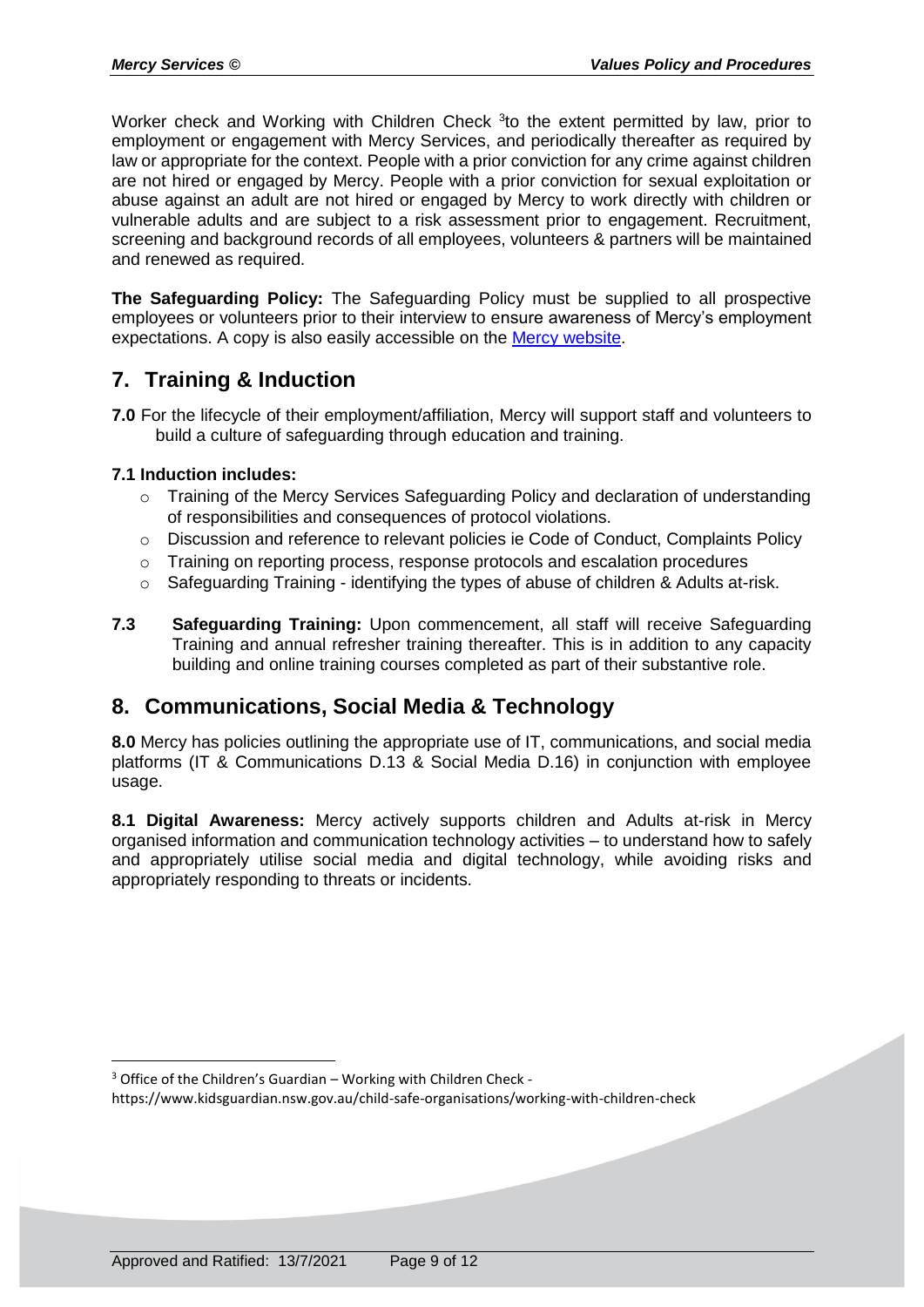# **Safeguarding Principles**

#### **Mercy endorses and commits to the principles of:**

- o The United Nations Convention on the Rights of the Child 1989 (ratified in Australia 1990).
- o The United Nations Convention on the Rights of Persons with Disabilities 2006
- o The United National Principles for Older Persons
- o Charter of Aged Care Rights 1 July 2019

### **Associated policies**

- A.3 Code of Conduct Staff & Volunteers<br>E.08 Complaints Policy (E.08)
- E.08 Complaints Policy (E.08)
- C.11 Recruitment Policy
- D.16 Social Media Policy
- E.15 Privacy Policy
- E.16 Protection of Vulnerable Adults from Abuse & Neglect
- E. 17 Protection of Children from Abuse & Neglect
- E.27 Whistle-blowing Policy

*Other policies as appropriate*

### **Definitions**

**Abuse:** Physical Abuse, Emotional or Psychological Abuse, Sexual Abuse, and Abuse of Power, that has caused, is causing or is likely to cause harm to a person's wellbeing or development, whether in person directly or as the result of a publication viewable by any other person by any means.

**[Adult at risk:](https://www.lawinsider.com/dictionary/adult-at-risk)** any adult who has a physical or mental condition that substantially impairs his or her ability to care for his or her needs and who has experienced, is currently experiencing, or is at risk of experiencing abuse, neglect, self− neglect, or financial exploitation.are unable to protect themselves from abuse or neglect or exploitation because of their care and support needs.

**Partners:** Board members, consultants; volunteers; contractors; program visitors including journalists, celebrities and politicians

**Beneficiaries:** In regards to safeguarding, Mercy uses a broad, working definition of 'beneficiary' to include not only direct beneficiaries of our services, but also any child or adult who might suffer harm caused by Mercy employees or partners as part of Mercy Services presence with clients, residents and families.

**Child Protection:** All measures taken to prevent and respond to abuse, neglect, exploitation and all other forms of violence against children.

**Safeguarding:** Preventing, reporting, and responding to harm, abuse or exploitation of children or adults at-risk by Mercy employees, volunteers or partners.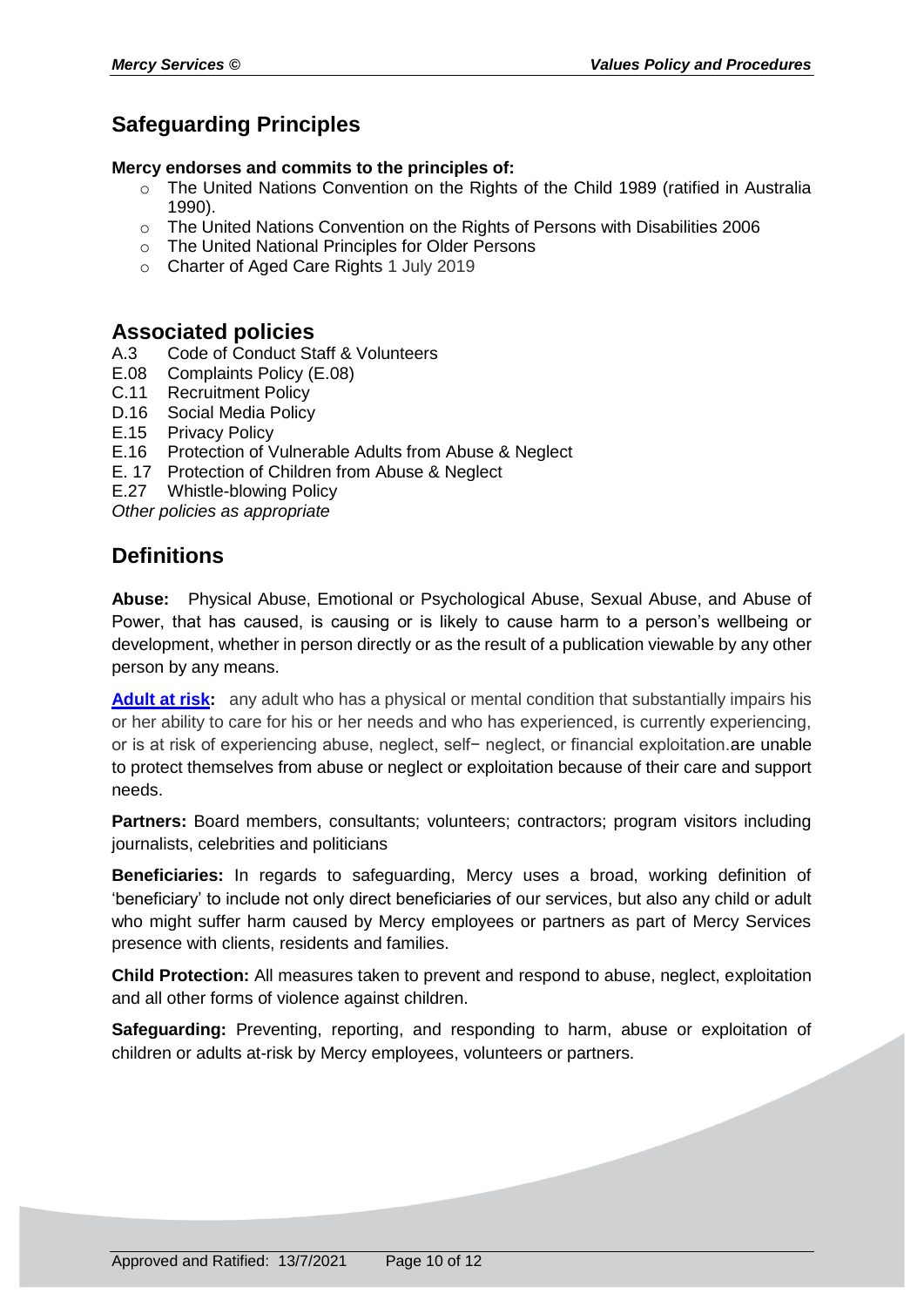**Volunteer:** A person who is neither employed by Mercy nor legally obliged to work for Mercy, but who on free will and without expectation of payment or other remuneration, contributes their time, skill knowledge, efforts and expertise to Mercy's work.